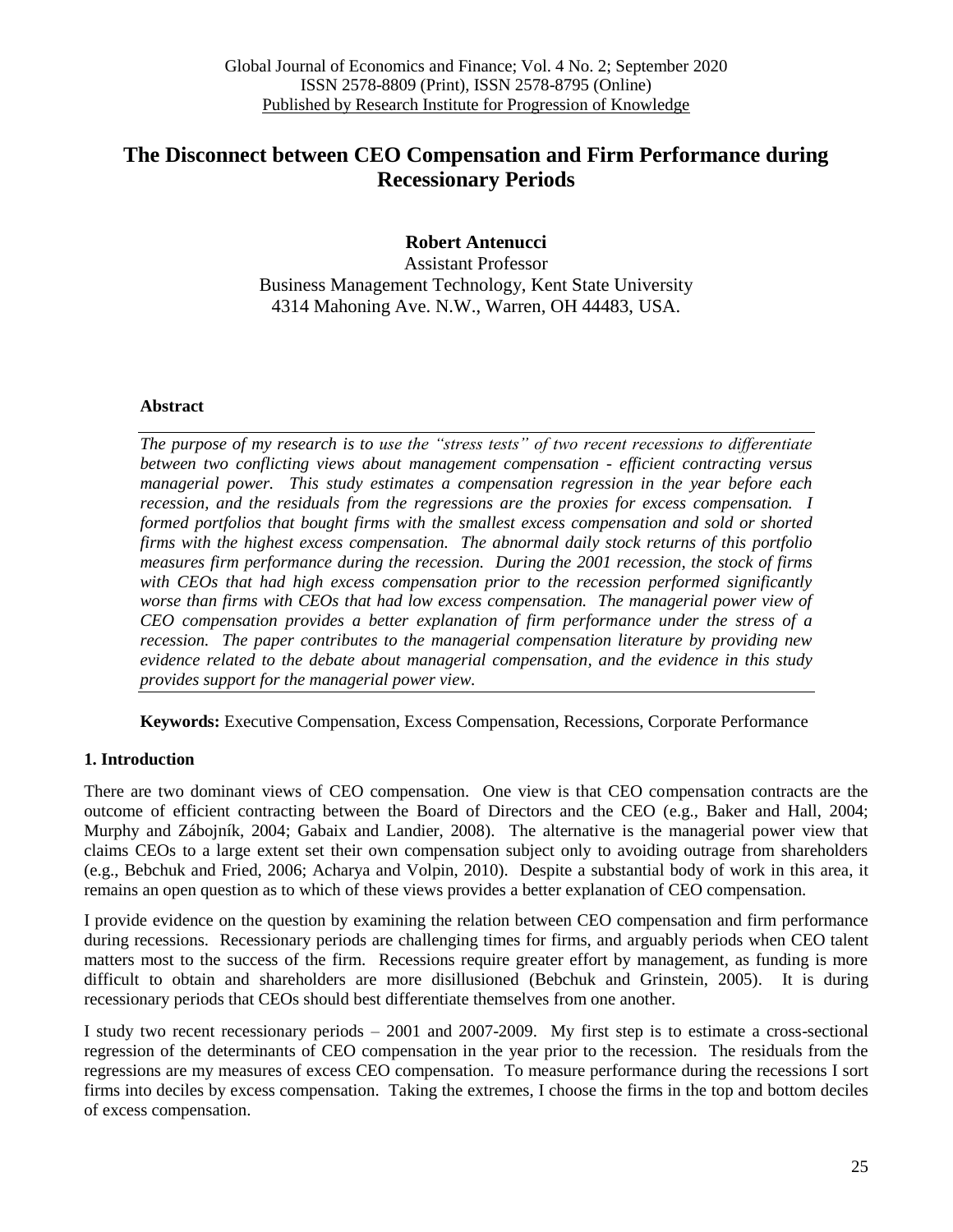Finally, I form a portfolio that takes a long position in the stock of firms in the bottom decile (smallest excess compensation) and a short position in the stock of the firms in the top decile (highest excess compensation). The abnormal daily stock returns of this portfolio measure firm performance during the recession. I measure abnormal returns with the Carhart (1997) four-factor model.

Under the efficient contracting view of CEO compensation, high excess compensation should indicate superior managerial talent. Under the stress of a recession, firms with superior managers should perform better. Hence, if the efficient contracting view is correct, I would expect firms with high excess CEO compensation to outperform firms with low excess CEO compensation resulting in negative abnormal returns from my long-short portfolio. Conversely, if managers largely set their own compensation, there could be no relation between excess compensation and abnormal returns during recessions. It is also possible that managers who set their own compensation would underperform during recessions due to higher agency costs. Hence, under the managerial power view I expect the abnormal returns from the long-short portfolio not to be statistically significant, or possibly positive.

My results are more supportive of the managerial power view. During the 2001 recession, I find positive abnormal returns for an equally-weighted portfolio that shorts firms with high excess CEO compensation and takes a long position in firms with low excess CEO compensation. The relation is economically as well as statistically significant. In my baseline results based on total CEO compensation, the long-short portfolio has positive annualized abnormal returns of 29.2% per year.

During the more severe 2007-2009 recession, the abnormal returns from the long-short portfolio are not statistically significant in any of my models. I conjecture that this "non-result" could be due to the severity of the 2007-2009 financial crisis. A strongly ebbing tide may lower all boats. It is also possible that market participants learned about the importance of CEO compensation for firm performance and adjusted prices accordingly before the onset of the recession.<sup>1</sup> In either case I find no evidence that firms with high excess compensation perform better during the recession.

#### **2. Review of the Literature**

#### *2.1 Arm's-length Bargaining and the Contracting View*

Increases in CEO compensation do not necessarily mean that agency issues lead to a pay-for-performance disconnect. CEO compensation can increase based on increases in the value of the executive's service to the company, increases in the executive's reservation wage (enticement to forgo leisure consumption and continue working), or increases in the job requirements of the executive (Bebchuk and Grinstein, 2005). CEO compensation could increase during periods of economic expansion as the demand for executives' services increases that ultimately lead to an increase in executive pay. The principal agent theory relies on aligning shareholder management incentives based on a strong sensitivity of management behavior and pay-forperformance (Bruce, Buck, and Main, 2005). In an arm's-length transaction, the parties are related or affiliated, but both parties function independently, and transactions occur without either party able to unduly influence or taint the process so that there is no apparent conflict of interest. Kaplan (2008) asserts that current CEO compensation is appropriate. In support of his position, he cites that from 1990 to roughly 2007, the United. States performed well on both absolute and relative basis, indicating that U.S. firms were not mismanaged by their executives. Kaplan acknowledges that CEOs do receive large compensation packages, but he argues that increases in the salaries of other "talented and fortunate groups" (hedge fund managers, professional athletes, top lawyers, for example) have risen at least as much as those realized by CEOs, suggesting that "pay at the top appears to be systemic" (Kaplan (2008, p 6). As further support for the appropriateness of CEO compensation, Kaplan finds that CEOs paid in the top quintile generate greater stock returns (60%) than their industry peers, while bottom quintile CEOs generate smaller returns (20%). CEO turnover has increased, especially for poorer performing firms, a fact that Kaplan uses to suggest that boards of directors are not dominated by their CEOs. The author does acknowledge that corporate governance is not perfect, and that there have been some ethical abuses, but he goes so far as to suggest that the higher turnover rates increase the personal risk for CEOs indicating that they might actually be underpaid.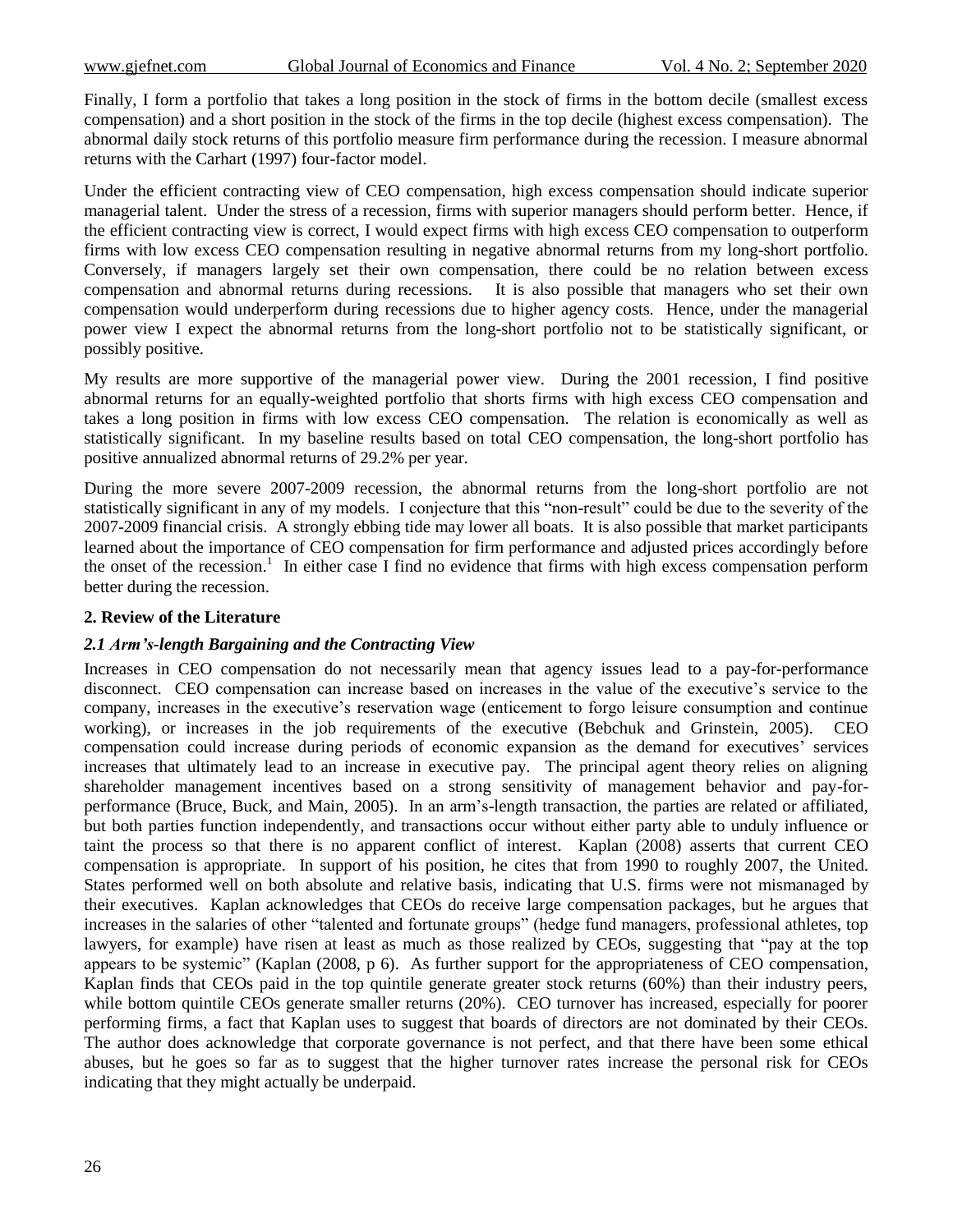Gabaix and Landier (2008) present a model in which CEO compensation is related to firm size and CEO ability. They argue that recent increases in CEO pay can be fully explained by the increase in market value of firms. Gabaix, Landier, and Sauvagnat (2014) update this research using information after the financial crisis, and they argue that the explanatory power of firm size remains.

#### *2.2 CEO Rent Extraction and the Managerial Power View*

Opposing the arms-length or contracting view is the managerial power view. The managerial power approach argues that executives exert influence over boards and compensation committees. CEO salaries have increased at a disproportionately greater rate to corporate earnings over the past few decades (Frydman and Jenter, 2010). Similarly, in his research on the supply and demand for CEOs, Nagel (2010) finds a greater than 600% increase in CEO pay since 1980. Bebchuk and Grinstein (2005) find that between 1993 and 2003, CEO compensation for S&P 500 firms increased 146% and that top-five executive compensation increased 125% (on an inflation adjusted basis). These substantial increases in compensation as compared to firm performance have fueled debate over the potential disconnect in pay-for-performance, and the ability of stronger corporate governance to mitigate this disconnect.

Bogle (2008) refutes Kaplan (2008), maintaining that the growth in corporate profits is not commensurate with the growth in CEO compensation nor the growth in the average worker's wage. Bebchuk and Grinstein (2005) propose an alternate managerial influence bargaining model, maintaining that managers not only influence boards and ultimately compensation, but that their attempts to shield these practices waste even more resources and further reduce shareholder value.<sup>2</sup> The managerial power view suggests that directors with personal or ancillary relationships to management are more susceptible to managerial influence in the compensation process resulting in the management diverging from a shareholder maximization objective and potentially leading to rent extraction.<sup>3</sup> Executives' desire to obfuscate their rent extraction might lead to the use of inefficient pay arrangements that provide suboptimal incentives and thereby hurt shareholder value (Bebchuk, Fried, and Walker, 2002). Bebchuk and Fried (2006) provide an overview of executive pay procedures and the associated corporate governance structures. They believe that defective compensation is "widespread, persistent, and systemic" (Bebchuk and Fried (2006, p. 6), as CEO compensation is subject to intentional manipulation in a flawed corporate governance system, and they maintain that boards do not operate in an arm's length manner in determining pay arrangements.

#### *2.3 Recessions and Firm Performance*

Recessions are periods of economic contraction which create very challenging environments for firms and their CEOs. Recessionary periods require greater effort by management as capital is more difficult to obtain and shareholders are more disillusioned (Bebchuk and Grinstein, 2005), and managing employees becomes even more challenging (Bidya, 2009). Gulati, Nohria, and Wohlgezogen (2010) study 4,700 public companies during recessions including the three year before and after the recession. They find that 17% of companies in their sample do not survive a recession, and more importantly, that 80% do not regain their prior financial status in the three year post-recession window. The authors maintain that the CEOs of the more prosperous companies are able to navigate successfully a difficult balance between operating too defensively and operating too aggressively during recessionary periods. According to Bidya (2009, p. 27), employee morale is difficult to maintain during recessions, and that human capital is "integral and indispensable" to the organization's success and emphasizes the importance of calming the firm's workforce.

Recessions are challenging times for firms, and arguably a period when CEO ability matters the most. Ferrary (2009) examines managerial performance during recessions and finds that firms with predominantly higher levels of women managers perform better during recessionary periods. Research by Song and Tsai (2012) examines whether firms whose CEO receive higher pay perform better during the most recent  $2007 - 2009$  recession. Song and Tsai (2012) maintain that recessionary periods such as the one associated with the most recent financial crisis provide a good metric for measuring CEO ability.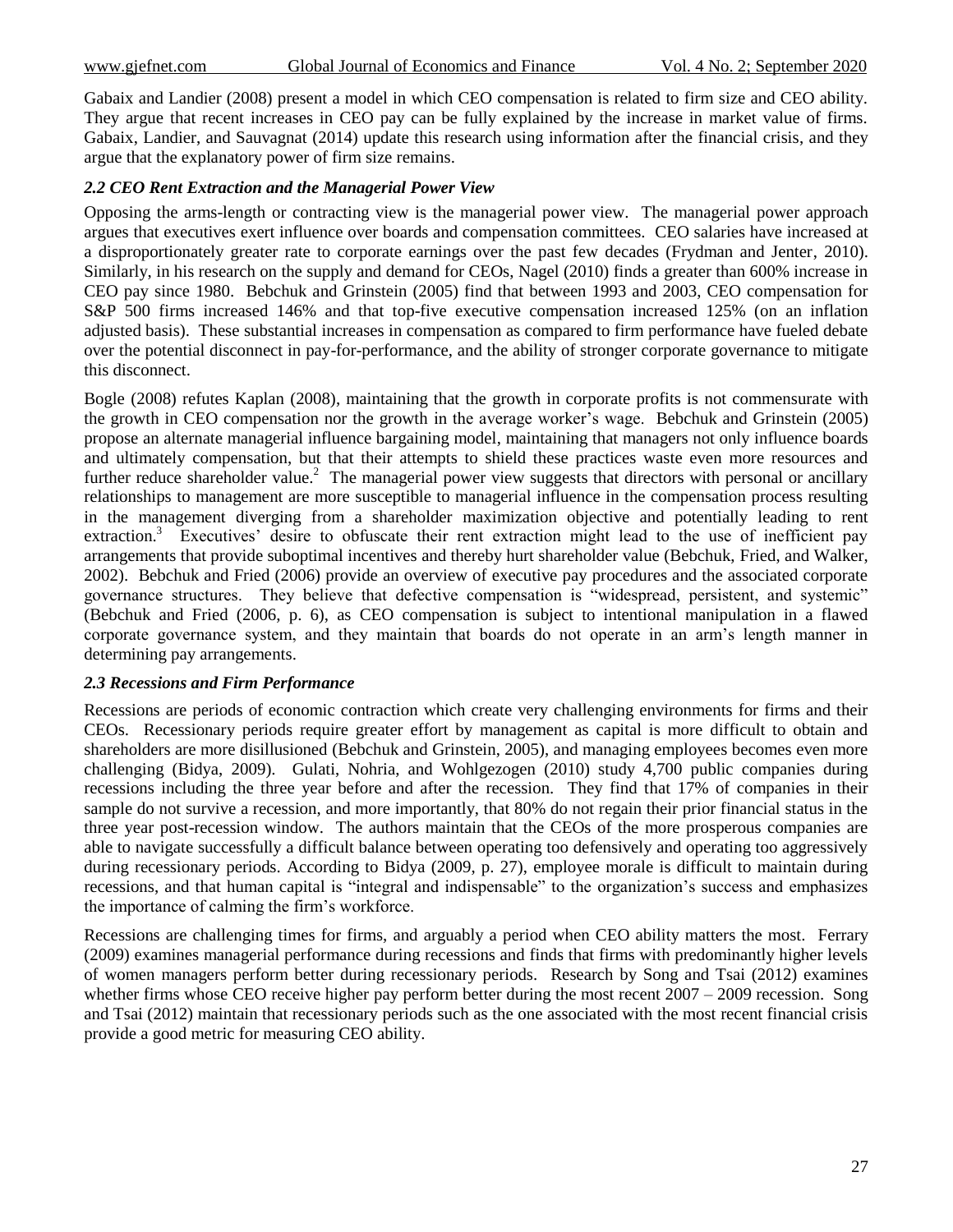#### **3. Data and Empirical Models**

#### *3.1 Data*

My data are taken from four data sets: ExecuComp for executive compensation; the Center for Research in Security Prices (CRSP) for stock return data; Compustat for financial data; industry codes and market factors from the website of Kenneth French.<sup>4</sup> I collect data from 1995 through 2010 breaking the data set into two periods, the 2001 recession and the 2007 – 2009 recession.

[Table 1](#page-8-0) [contains a complete listing of all variables used while](#page-9-0) 

[Table 2](#page-9-0) contains descriptive statistics for the variables.

### *3.2 Empirical Models*

### *3.2.1 Determinants of CEO Compensation*

The first step in my analysis is to estimate the excess CEO compensation for the year prior to each recession. I do this by estimating cross-sectional regressions in 2000 for the first recession and in 2007 for the second recession. The residuals from the regressions are my measures of excess compensation. Similar to Bebchuk and Grinstein (2005), I estimate the following equation:

$$
ln(compensation_{i,t}) = b_0 + b_1ln(1 + ROA_{i,t-1}) + b_2ln(1 + ret_{i,t-1})
$$
  
+
$$
b_3ln(1 + ret_{i,t-2}) + b_4ln(Rev_{i,t-1}) + b_5(std_ret_{i,t-1})
$$
  
+
$$
b_6Ind\_Code_{i,t-1} + \varepsilon_{i,t}
$$
 (1)

The dependent variable, *compensation*<sub>i.t</sub>, is CEO compensation during the year prior to each recession. I use two measures of CEO compensation - cash compensation (salary plus bonus) and total compensation (salary, bonus, value of restricted stock grants, value of stock options grants, long-term incentive payouts, and all other miscellaneous compensation).

The independent variables are:  $ROA_{i,t-1}$ , the firm's net income divided by the total assets for the preceding year; ret<sub>it-1</sub>, the firm's annualized monthly returns for the preceding year; ret<sub>it-2</sub> the two year lag of the firm's annualized monthly returns;  $Rev_{i,t-1}$ , the firm's annual revenues for the prior year;  $std_{ret,i-1}$ , the standard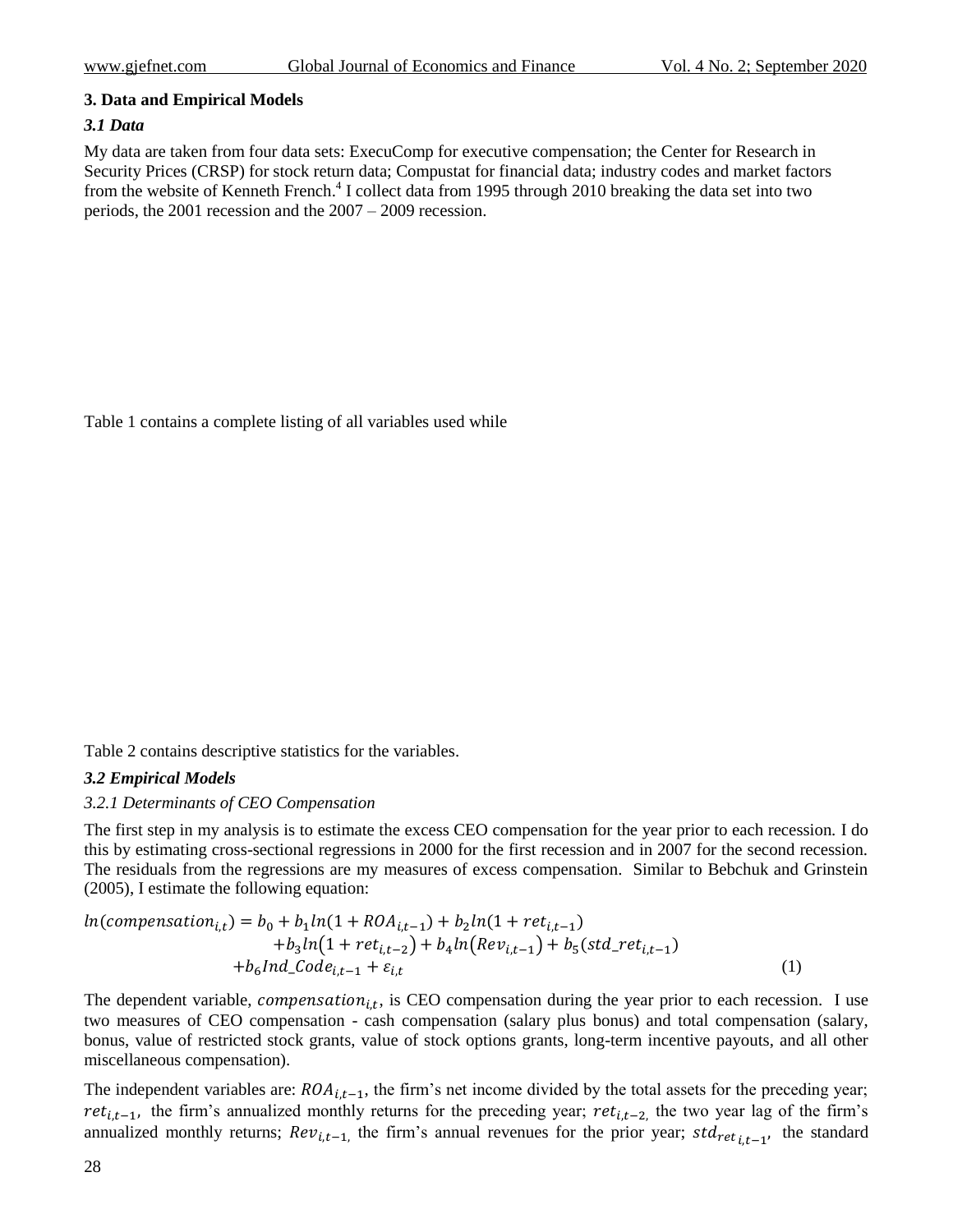www.gjefnet.com Global Journal of Economics and Finance Vol. 4 No. 2; September 2020 deviation of the firm's monthly returns for the preceding 48 months. Dummy variables for the Fama-French 48 Industries  $Ind\_Code_{i,t-1}$ , are included to control for industry fixed effects.

I also augment the base specification with the E-Index of Bebchuk, Cohen, and Ferrell (2009) to control for the role of corporate governance in determining executive compensation. Adding E-Index to the compensation regression equation should adjust for effects of poor corporate governance, and the regression equation residuals (unexplained portion of CEO compensation) should no longer contain any effects of entrenchment. The higher residuals should just be associated with CEO ability.

$$
ln(compensation_{i,t}) = b_0 + b_1 ln(1 + ROA_{i,t-1}) + b_2 ln(1 + ret_{i,t-1})
$$
  
+
$$
b_3 ln(1 + ret_{i,t-2}) + b_4 ln(Rev_{i,t-1}) + b_5 (std\_ret_{i,t-1})
$$
  
+
$$
b_6 Ind\_Code_{i,t-1} + b_7 EIndex_{i,t-1} + \varepsilon_{i,t}
$$
 (2)

#### *3.2.2 Measuring Performance*

Next, I sort the residuals from the CEO compensation regression, separate them into deciles and form two portfolios - the top decile of excess compensation and the smallest decile of excess compensation. Finally, I measure the returns during the recession from shorting the high excess compensation portfolio and going long the low excess compensation portfolio. Positive abnormal returns from this trading strategy during recessions would lend support to rent extraction, while negative abnormal returns would lend support to CEO ability hypothesis.

I use the Carhart (1997) four-factor model and daily returns to evaluate performance of the long-short portfolios:

$$
diff_t = a + b_1 mkt_r f_t + b_2 hml_t + b_3 smb_t + b_4 mom_t + \varepsilon_t
$$
\n(3)

Where:

- *diff* is the daily return on the long low excess CEO compensation portfolio and short the high excess CEO compensation portfolio trading strategy.
- *mkt\_rf* is the excess daily return on the market calculated as the value-weighted return on all CRSP firms minus the risk free rate (Treasury bill rate).
- *hml* (high minus low) adjusts for the difference between the average return on two value portfolios and two growth portfolios.
- *smb* (small minus big) reflects difference between the average return on the three small portfolios (value, neutral and growth) and three big portfolios.
- *mom* (momentum) which captures the effect of a firm's stock return momentum where momentum typically produces higher returns.
- *a,* the regression equation intercept, represents the daily abnormal return from the long low excess CEO compensation portfolio and short high excess CEO compensaton portfolio trading strategy.

### *3.2.3 Identifying Recessions*

I use the National Bureau of Economic Research (NBER) delineation of recessionary periods. The NBER lists the dates of the two most recent recessions as March through November, 2001 (eight months) and December, 2007 through June, 2009 (18 months). The 2001 recession lasted slightly less than the average recession, while the  $2007 - 2009$  recession was the longest recession since World War II.<sup>5</sup>

# **4. Results**

# *4.1 Estimation of Excess Compensation*

The compensation regression results are reported in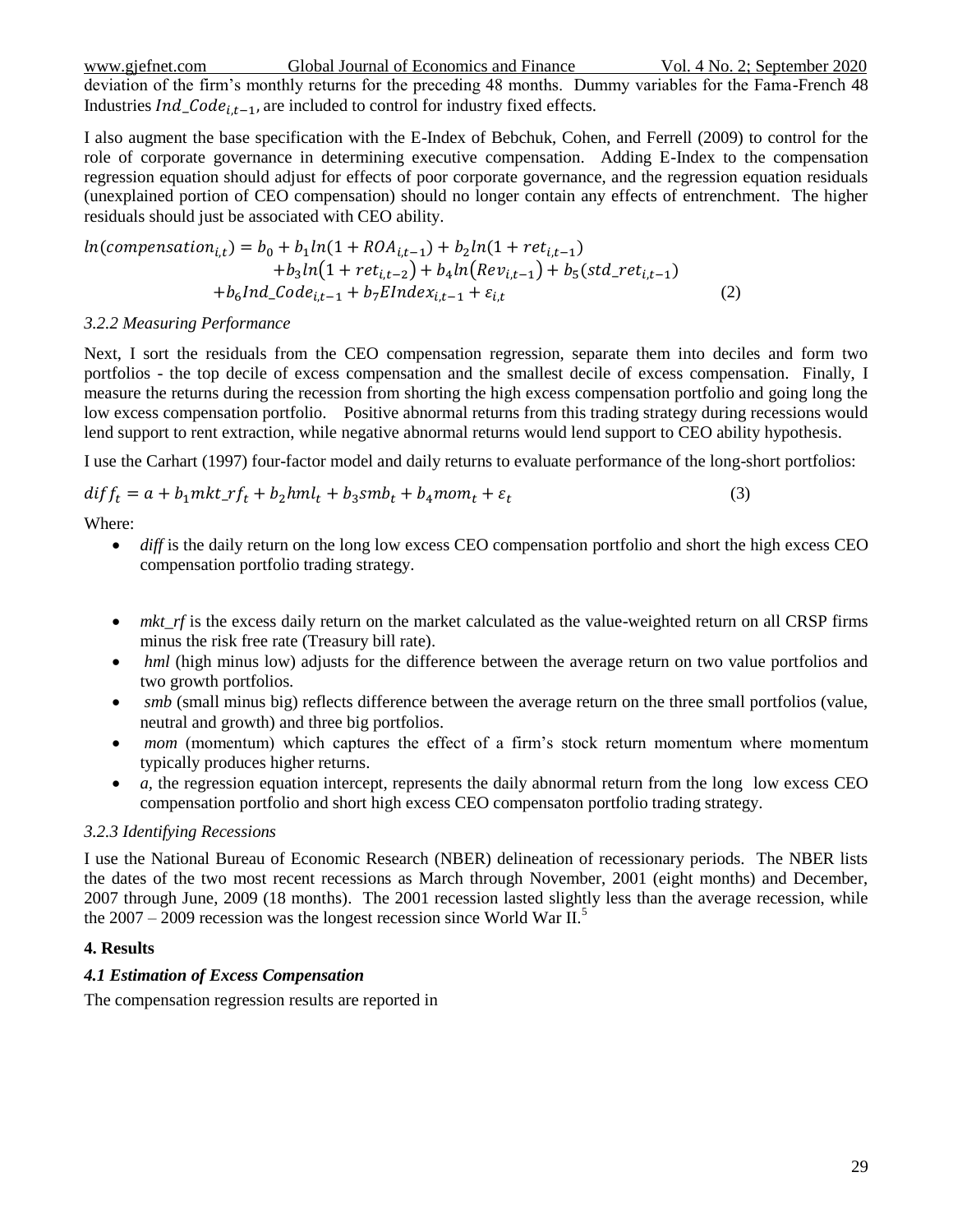**[Table 3](#page-10-0)**. Column (1) provides parameter estimates (*t*-statistics are in parentheses below parameter estimates) for the year 2000 CEO compensation regression utilizing cash compensation (salary plus bonus) as the dependent variable, column (2) provides estimates utilizing total compensation. Columns (3) and (4) provide the same information for the year 2007 compensation regressions. The parameter estimates for the market based annual return performance measures,  $ln(1 + ret_{i,t-1})$ , are positive and significant for three of the four compensation regressions, while the two year lag of the annual return,  $ln(1 + ret_{i,t-2})$ , is only significant (and positive) for the year 2000 total compensation regression. As expected, the proxy for firm size,  $ln(Rev_{i,t-1})$ , is the most robust determinant of CEO compensation, and the parameter estimate is positive and significant at the 1% level for all CEO compensation regressions. The operating performance measure,  $ln(1 + ROA_{i,t-1})$ , is not significant for any of the regressions, nor is the measure of total firm risk,  $ln(std_ret_{i,t-1})$ . An F-test of the industry dummies is significant for all four regressions. The regression  $\mathbb{R}^2$  ranges from a low of 0.22 for the year 2007 cash compensation regression (salary plus bonus regression) to a high of 0.44 for the for the year 2000 total compensation regression. The model is more successful in explaining total compensation than cash compensation.

#### *4.2 Results from the 2001 Recession*

With the residuals from the equation (1) regressions as my measure of excess compensation, I now turn to my research question: Do firms that reward their CEOs with high excess compensation perform better during recessions? To do this I first sort the residuals from the CEO compensation regression into deciles. I form portfolios that take a short position in the top decile (highest excess compensation) and a long position in the bottom decile (smallest excess compensation). The difference between firm performance during recessions from shorting the highest decile of excess CEO compensation and taking a long position in the lowest decile of excess CEO compensation provides evidence about whether this excess compensation is attributable to CEO ability or CEO rent extraction. Positive abnormal returns from this trading strategy during recessions would lend support to CEO rent extraction while negative abnormal returns would lend support to CEO ability.

Table 4 provides the abnormal return results from the 2001 recession. Column (1) provides parameter estimates for a value-weighted long-short portfolio based on excess cash compensation, while and column (2) shows results for an equal-weighted portfolio. Columns (3) and (4) provide similar results for portfolios formed using total excess compensation. The abnormal returns are positive and significant for equal-weighted portfolios formed from cash compensation residuals and total compensation residuals. The results are economically as well as statistically significant. The daily abnormal return ranges from 0.0801%/day for cash compensation residuals (a compound annual return of 22.4%/year) to 0.102%/day for total compensation residuals (a compound annual return of 29.2%/year). Abnormal returns for the value-weighted portfolios are positive but not significant.

During the 2001 recession a trading strategy of taking a long position in firms in the lowest decile of excess CEO compensation and a short position in firms in the highest decile of excess CEO compensation yields positive annual compound abnormal returns just under 30%/year for the 2001 recessionary period. This result lends support to the theories siding with managerial malfeasance and rent extraction as opposed to those espousing that excess CEO compensation is a reward for ability leading to firm performance.

Since firm performance can be impacted even after the official end of a recession, I repeat the analysis of the 2001 recession (Table 5), by extending the period of the abnormal return calculation for one year past the official end of the recession. The results are similar to, but somewhat weaker than, the results using only the recessionary period. For the equal-weighted portfolio based on cash compensation residuals, the daily abnormal return is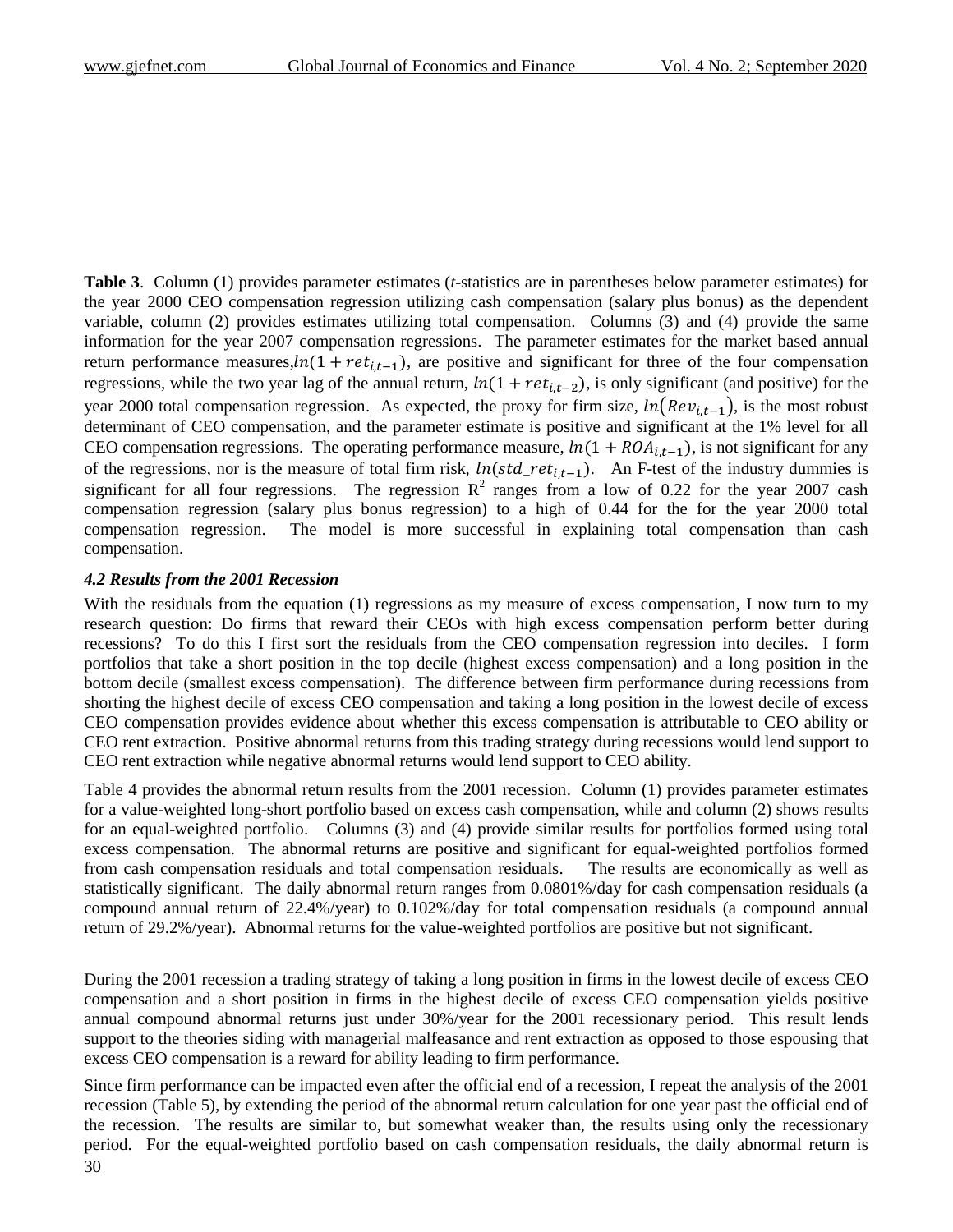www.gjefnet.com Global Journal of Economics and Finance Vol. 4 No. 2; September 2020

0.0479%; and, for the equal weighted portfolio based on total compensation residuals the daily abnormal return is 0.0609% (significant at the 10% and 5% levels respectively). Both of these daily abnormal returns decrease from the results during the 2001 recession (0.0801%/day for cash compensation residuals and 0.102%/day for total compensation residuals). This is a decrease in the compound annual return from 29.2%/year to 16.5%/year when the timeframe is extended by one year into the economic recovery period. Neither of the abnormal return regressions for value-weighted portfolio is statistically significant.

#### *4.3 Results from the 2007-2009 Recession*

Tables 6 and 7 present results of abnormal regressions for the 2007-2009 recession and for the extended period including the recessionary period and one year past the official end of the recession respectively. None of the alphas are statistically significant. There are several possible reasons for this "non-result." The 2007-2008 recession was much more severe than the 2001 recession. Some people call it the "Great Recession." It was also the result of a financial system crisis and not simply a downturn in the economic cycle. In such an extreme environment firm performance may have been beyond the control of the firm's CEO. It is also possible that market participants learned about the importance of CEO compensation during the decade and adjusted market prices accordingly prior to the onset of the 2007-2009 recession (Bebchuk, Cohen and Wang, 2013).

Regardless of the reason for the lack of statistical significance, the results in Tables 6 and 7 provide no evidence that the firms with CEOs with high excess pay perform better during the recession.

#### **5. Conclusion**

I use the "stress tests" of two recent recessions to help differentiate between two conflicting views in the literature about CEO compensation. Is the level of CEO compensation better explained as the outcome of efficient contracting, or as the result of CEOs in effect setting their own compensation? My argument is that recessions should more clearly demonstrate managerial ability. Under the efficient contracting view, CEOs that have high compensation should have superior ability. Hence the stock of their firms should outperform during recessions. I test this argument during two recent recessions 2001 and 2007-2009.

In my tests I first estimate cross-sectional regressions of the determinants of CEO compensation in the year prior to each recession. The residuals from the regressions are my measures of excess CEO compensation. I form a portfolio that takes a short position in the stock of firms whose CEOs are in the top decile of excess compensation and a long position in the stock of firms whose CEOs are in the bottom decile of excess compensation. Finally, I estimate the abnormal daily returns of the long-short portfolio during the period of the recession and for an extended period ending one year after the official end of the recession. If CEOs with high excess compensation indeed have more talent, their firms should outperform under the stress of a recession, and the abnormal returns of the long-short portfolio should be negative.

During the 2001 recession I find the opposite – abnormal returns are positive and significant (statistically and economically) during the recession and for the period extending one year beyond the recession. Firms with CEOs that had low excess compensation prior to the recession performed better than firms with CEOs that had high excess compensation. During the more severe 2007-2009 recession abnormal returns from the long-short portfolio are not statistically significant. Even this non-result provides no support for the efficient contracting view. I conclude that the managerial power view of CEO compensation provides a better explanation of firm performance under the stress of a recession.

#### **Endnotes:**

 $\overline{a}$ 

<sup>&</sup>lt;sup>1</sup> Bebchuk, Cohen, and Wang (2013) provide evidence for a similar learning phenomenon concerning abnormal returns based on corporate governance indices.

<sup>&</sup>lt;sup>2</sup> See also Bebchuk, Cohen, and Ferrell (2009).

 $3$  Shleifer and Vishny (1997) also advocate against an arm's-length bargaining process for executive compensation, positing a similar entrenchment theory, maintaining that managers make decisions that hinder the ability for them to be terminated.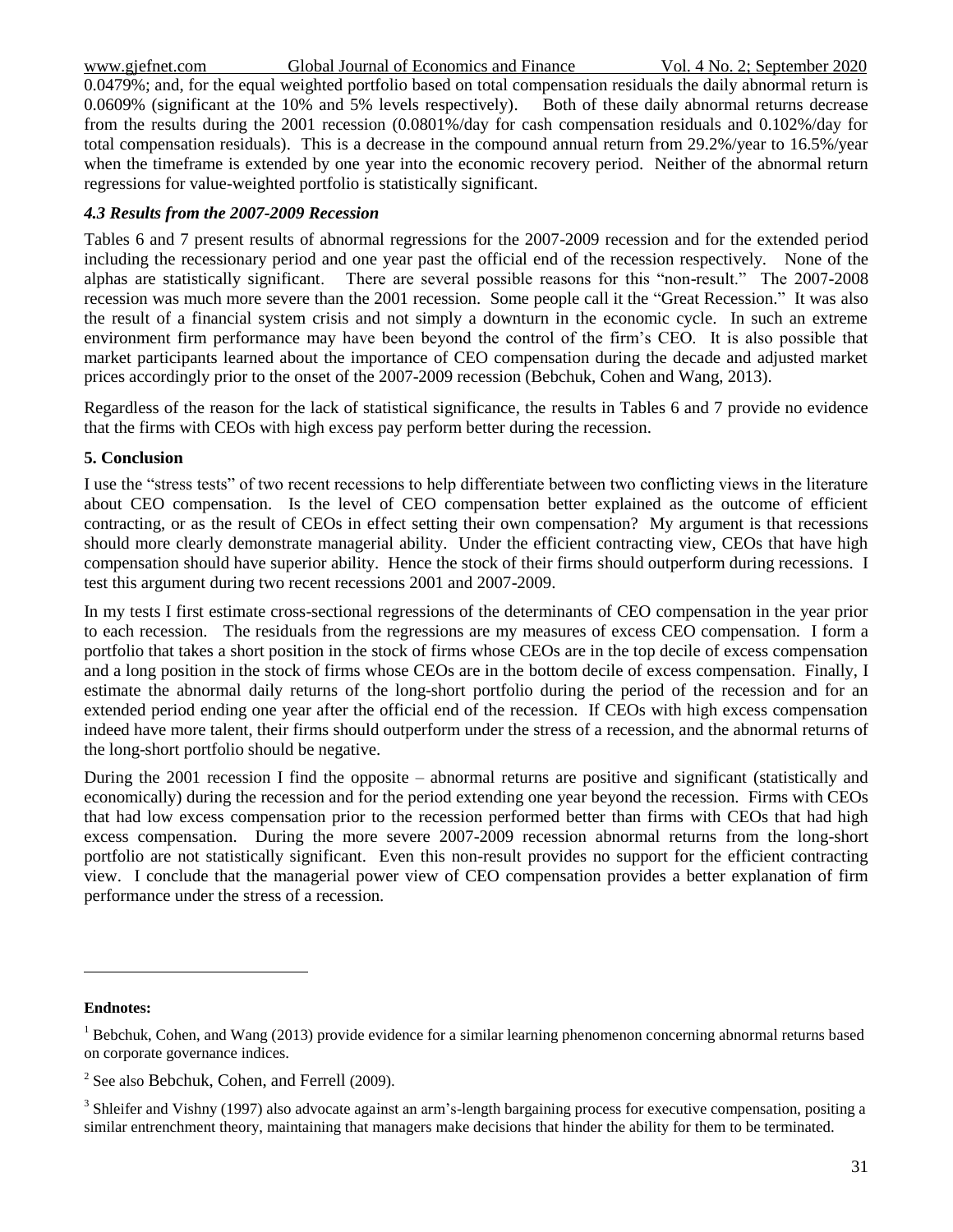4 I thank Kenneth French for making this information available. It can be found at [http://mba.tuck.dartmouth.edu/pages/faculty/ken.french/data\\_library.html](http://mba.tuck.dartmouth.edu/pages/faculty/ken.french/data_library.html)

<sup>5</sup> Previously the longest postwar recessions were those of 1973-75 and 1981-82, both of which lasted 16 months.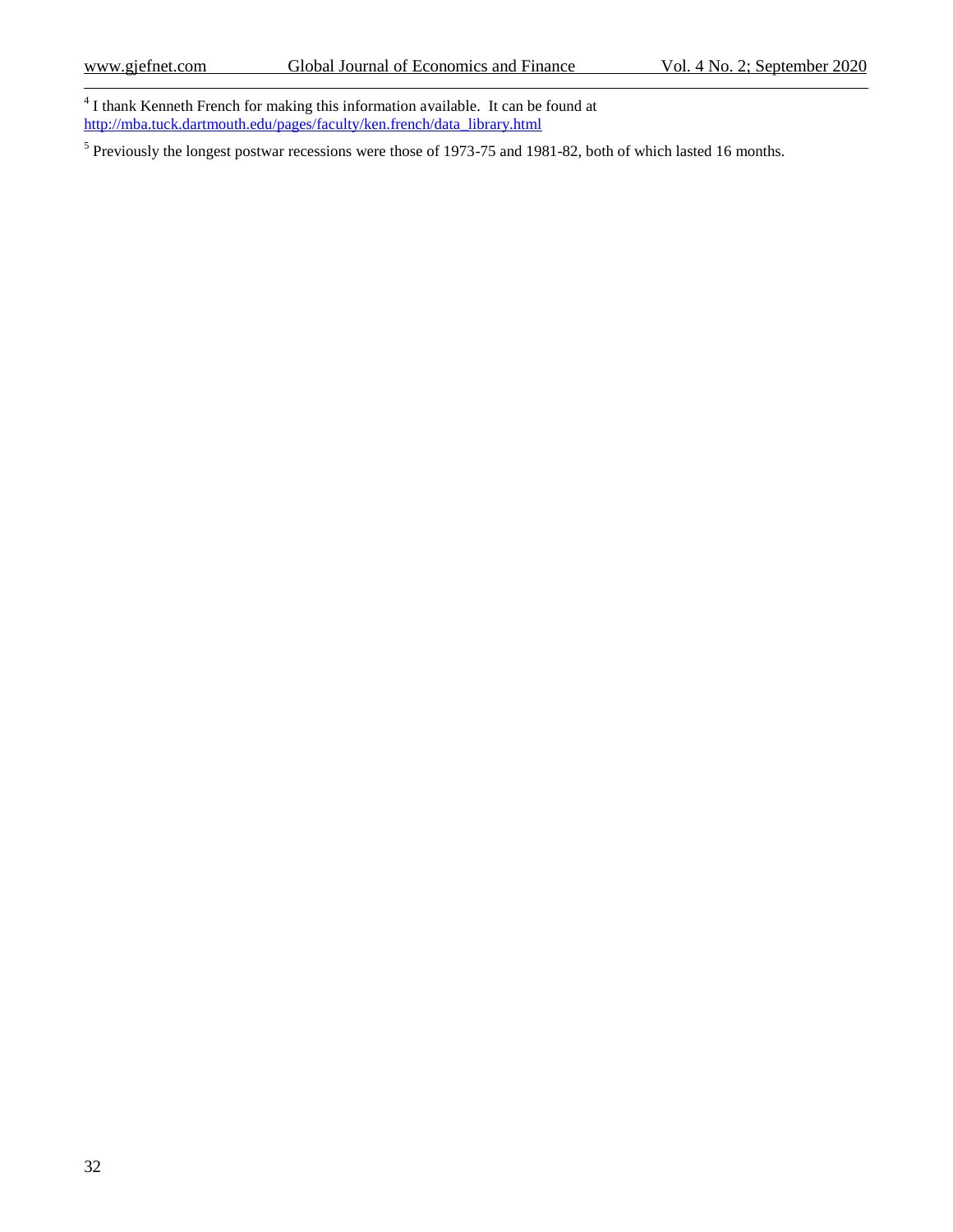#### **References**

- Acharya, V.V. & Volpin, P. F. (2010), "Corporate governance externalities", *Review of Finance* 14, pp. 1-33.
- Baker, G. P. & Hall B.J. (2004), "CEO incentives and firm size", *Journal of Labor Economics* 22, 767-798.
- Bebchuk, L. A. & Fried, J.M. (2006), "Pay without performance: Overview of the issues", *Academy of Management Perspectives* 20, 5–24.

Bebchuk, L. A., Fried, J.M., & Walker, D.I. (2002), "Managerial power and rent extraction in the design of executive compensation", *University of Chicago Law Review* 69, 751–846.

- Bebchuk, L.A., Cohen, A., & Ferrell, A. (2009), "What matters in corporate governance?" *Review of Financial Studies* 22, 783-827.
- Bebchuk, L. A., Cohen, A., & Wang, C. C. Y. (2013) "Learning and the disappearing association between governance and returns", *Journal of Financial Economics* 108, 323-348.
- Bebchuk, L. A. & Grinstein, Y. (2005), "The growth of executive pay", *Oxford Review of Economic Policy* 21, 283-303.
- Bertrand, M. & Mullainathan, S. (2001), "Are CEOs rewarded for luck? The ones without principals are", *Quarterly Journal of Economics* 116, 901–932.
- Bidya, D. (2009), "A study on performance management through recession metrics during downturn", *Advances in Management* 2, 27–30.
- Bogle, J. C. (2008), "Reflections on CEO compensation", *Academy of Management Perspectives* 22, 21–25.
- Brookman, J. & Thistle P.D. (2009), "CEO tenure, the risk of termination and firm value", *Journal of Corporate Finance* 15, 331–344.
- Bruce, A., Buck, T., & Main, B.G.M. (2005), "Top executive remuneration: A view from Europe" *Journal of Management Studies* 42, 1493–1506.
- Carhart, M. M. (1997), "On persistence in mutual fund performance", *Journal of Finance* 52, 57–82.
- Ferrary, M. (2009), "Why women managers shine in a downturn", *Financial Times* March 2, Business Education Section page 15.
- Frydman, C. & Jenter D. (2010), "CEO compensation", *Annual Review of Financial Economics 2,* 75-102.
- Gabaix, X., & Landier, A. (2008), "Why has CEO pay increased so much?" *Quarterly Journal of Economics* 123, 49–100.
- Gabaix, X., Landier, A., & Sauvagnat, J. (2014), "CEO pay and firm size: An update after the crisis", *Economic Journal* 12, 440-59.
- Gulati, R., Nohria, N., & Wohlgezogen, F. (2010), "Roaring out of recession", *Harvard Business Review* 88, 62– 69.
- Kaplan, S. N. (2008), "Are U.S. CEOs overpaid?" *Academy of Management Perspectives* 22, 5–20.
- Murphy, K. J. & Zábojnik, J. (2004), "CEO pay and appointments: A market-based explanation of recent trends", *American Economic Review* 94, 192-196.
- Nagel, G. L. (2010), "The effect of labor market demand on U.S. CEO pay since 1980", *Financial Review* 45, 931–950.
- Shleifer, A. & Vishny, R. W. (1997), "A survey of corporate governance", *Journal of Finance* 52, 737–783.
- <span id="page-8-0"></span>Song, W. & Tsai, H. (2012), "Do higher paid CEOs weather the storm better? Evidence from the great recession", Working Paper, Available at SSRN: ttp://papers.ssrn.com/abstract=2023548.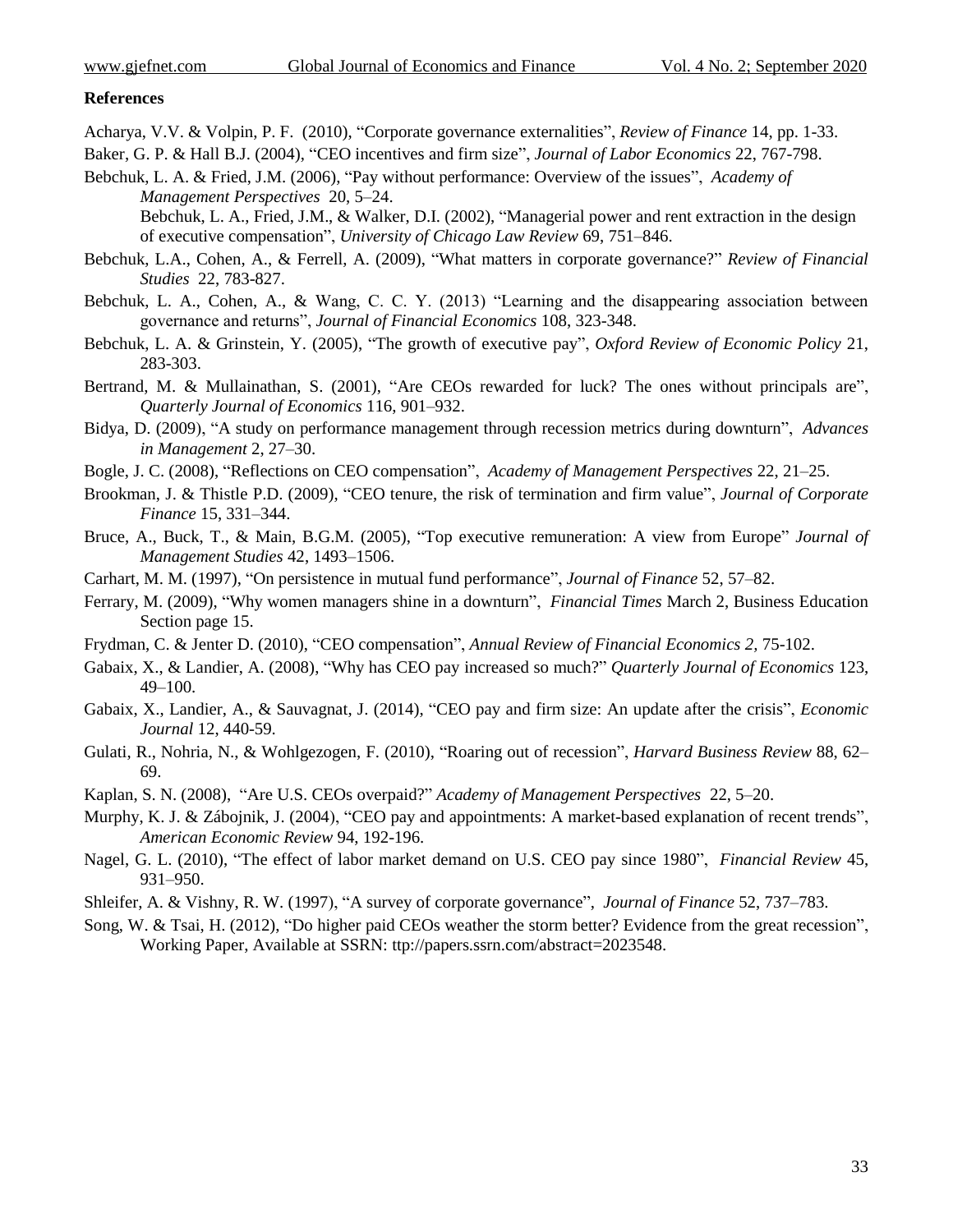## **Table 1 Variable List**

This table describes the variables used in the study and the database from which they are taken.

<span id="page-9-0"></span>

| <b>Variable Name</b>        | <b>Description</b>                                                       | <b>Database</b>           |
|-----------------------------|--------------------------------------------------------------------------|---------------------------|
| At                          | Firm's total assets (used in the ROA calculation)                        | <b>COMPUSTAT</b>          |
| <b>Bonus</b>                | CEO bonus                                                                | <b>ExecuComp</b>          |
| Csho                        | Common shares outstanding (used in market capitalization<br>calculation) | <b>COMPUSTAT</b>          |
| Execid                      | Unique company / executive identification number                         | <b>ExecuComp</b>          |
| $ff_48$                     | Fama French 48 Industry Portfolio classification                         | French<br>Fama<br>website |
| Hml                         | High minus Low Fama French factor                                        | French<br>Fama<br>website |
| Hsiccd                      | Standard Industrial Classification Code (4 digit)                        | <b>CRSP</b>               |
| mkt_rf                      | Stock market risk premium (value-weighted)                               | French<br>Fama<br>website |
| Mom                         | Momentum Carhart factor                                                  | Fama<br>French<br>website |
| Ni                          | Net Income (used in the ROA calculation)                                 | <b>COMPUSTAT</b>          |
| option_awards_blk_val<br>ue | CEO stock option grant Black Sholes value (pre-FAS124r)                  | <b>ExecuComp</b>          |
| option_awards_fv            | CEO stock option grant value (post-FAS123r)                              | <b>ExecuComp</b>          |
| Prc                         | Firm's stock price (used in the market capitalization calculation)       | <b>CRSP</b>               |
| Ret                         | Firm's holding period stock return                                       | <b>CRSP</b>               |
| Revt                        | Firm's revenue (used as a proxy for size)                                | <b>COMPUSTAT</b>          |
| Salary                      | CEO salary                                                               | <b>ExecuComp</b>          |
| Shrout                      | Common shares outstanding (used in market capitalization<br>calculation) | <b>CRSP</b>               |
| Sich                        | Standard Industrial Classification Code (4 digit)                        | <b>COMPUSTAT</b>          |
| Smb                         | Small minus Big Fama French factor                                       | Fama<br>French<br>website |
| tdc1                        | CEO total compensation                                                   | <b>ExecuComp</b>          |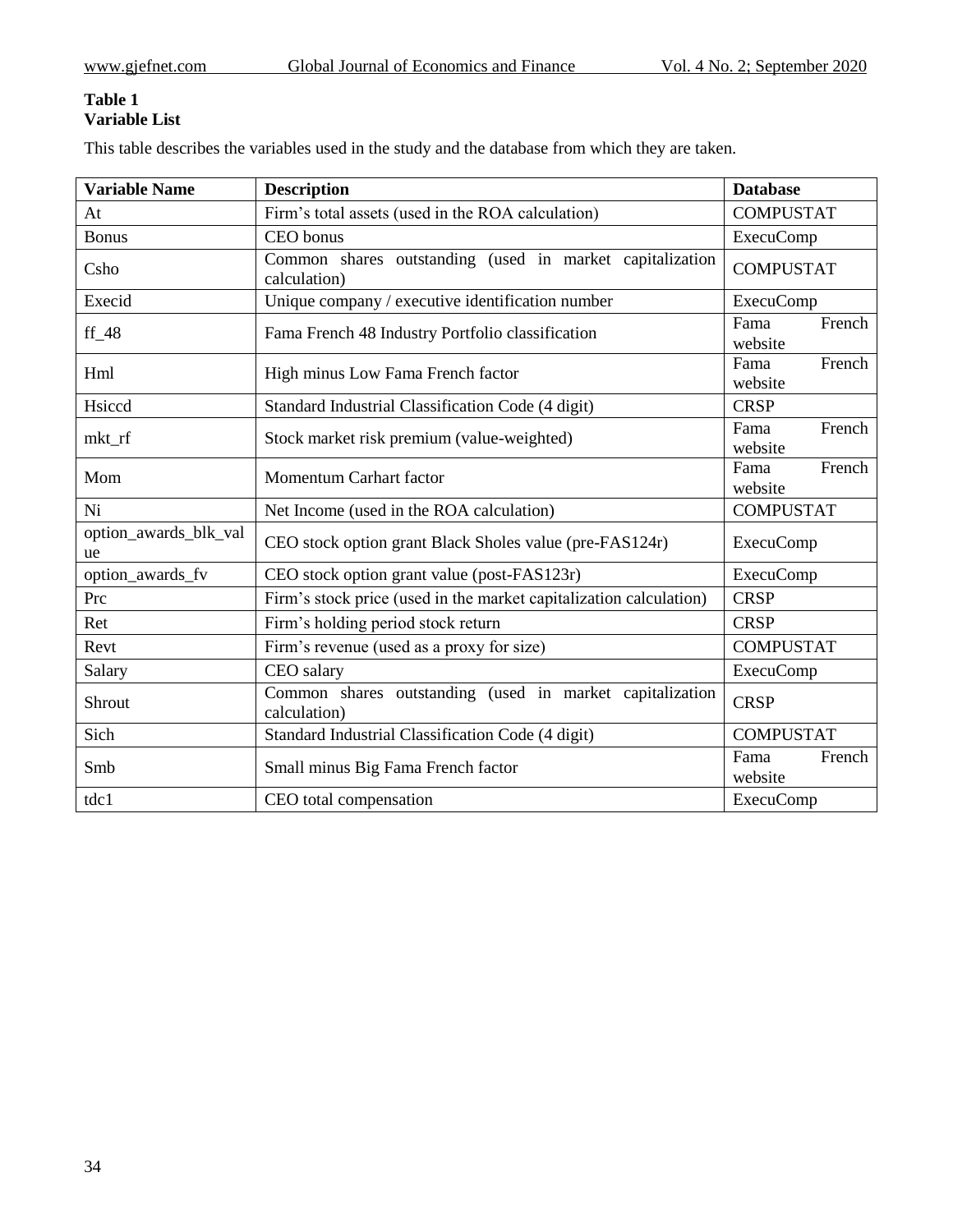# **Summary Statistics**

This table provides summary statistics for the sample. Variable definitions are in Table 1.

<span id="page-10-0"></span>

| <b>Variable Name</b>                       | <b>Period</b> | Frequency | N         | <b>Mean</b> | <b>Median</b> | Std. Dev.  |
|--------------------------------------------|---------------|-----------|-----------|-------------|---------------|------------|
| Hml                                        | 1995-         | Daily     | 3778      | 0.000165    | 0.000100      | 0.00676    |
| Hml                                        | 1995-         | Monthly   | 180       | 0.003290    | 0.003400      | 0.03636    |
| mkt_rf                                     | 1995-         | Daily     | 3778      | 0.00026     | 0.00080       | 0.01267    |
| mkt_rf                                     | 1995-         | Monthly   | 180       | 0.00499     | 0.01420       | 0.04746    |
| Mom                                        | 1995-         | Daily     | 3778      | 0.00025     | 0.00070       | 0.01029    |
| Mom                                        | 1995-         | Monthly   | 180       | 0.00486     | 0.00770       | 0.05959    |
| Smb                                        | 1995-         | Daily     | 3778      | 0.00005     | 0.00030       | 0.00619    |
| Smb                                        | 1995-         | Monthly   | 180       | 0.00214     | $-0.00155$    | 0.03833    |
| Firm Market Capitalization (thousands)     | 1995-         | Daily     | 5,326,138 | 6,897,233   | 1,532,936     | 22,598,302 |
| Firm Market Capitalization (thousands)     | 1995-         | Monthly   | 256,374   | 6,899,372   | 1,545,725     | 22,489,612 |
| <b>Firm Returns</b>                        | 1995-         | Daily     | 5,326,091 | 0.000661    | 0.00000       | 0.03215    |
| Firm Returns                               | 1995-         | Monthly   | 256,329   | 0.01280     | 0.00953       | 0.1403     |
| CEO Cash Compensation (thousands)          | 2000          | Annual    | 725       | 1,541.62    | 1,049.84      | 1,696      |
| CEO Cash Compensation (thousands)          | 2007          | Annual    | 833       | 1,104.07    | 847.56        | 2,336      |
| CEO Total Compensation (thousands)         | 2000          | Annual    | 721       | 6,670.31    | 2,792.00      | 24,494     |
| CEO Total Compensation (thousands)         | 2007          | Annual    | 833       | 5,805.82    | 3,831.21      | 7,015      |
| <b>ROA</b>                                 | 1999          | Annual    | 725       | 0.05131     | 0.04599       | 0.09188    |
| <b>ROA</b>                                 | 2006          | Annual    | 833       | 0.05992     | 0.05529       | 0.08395    |
| <b>Stock Return</b>                        | 1998          | Annual    | 700       | 0.1226      | 0.0400        | 0.6062     |
| <b>Stock Return</b>                        | 1999          | Annual    | 692       | 0.2112      | $-0.0219$     | 1.2372     |
| <b>Stock Return</b>                        | 2005          | Annual    | 820       | 0.1136      | 0.0704        | 0.3358     |
| <b>Stock Return</b>                        | 2006          | Annual    | 829       | 0.1684      | 0.1390        | 0.2864     |
| <b>Std. Deviation Monthly Stock Return</b> | 1999          | Monthly   | 692       | 0.1215      | 0.1059        | 0.0882     |
| <b>Std. Deviation Monthly Stock Return</b> | 2006          | Monthly   | 829       | 0.0864      | 0.0790        | 0.0395     |
| Revenue (million)                          | 1999          | Annual    | 725       | 4,538.83    | 1,364.46      | 10,958     |
| Revenue (million)                          | 2006          | Annual    | 833       | 7,431.98    | 1,827.49      | 22,946     |
| <b>CEO Stock Option Grants</b>             | 2000          | Annual    | 817       | 4,506.58    | 923.15        | 24,280     |
| <b>CEO Stock Option Grants</b>             | 2007          | Annual    | 949       | 1,344.26    | 390.96        | 3,317      |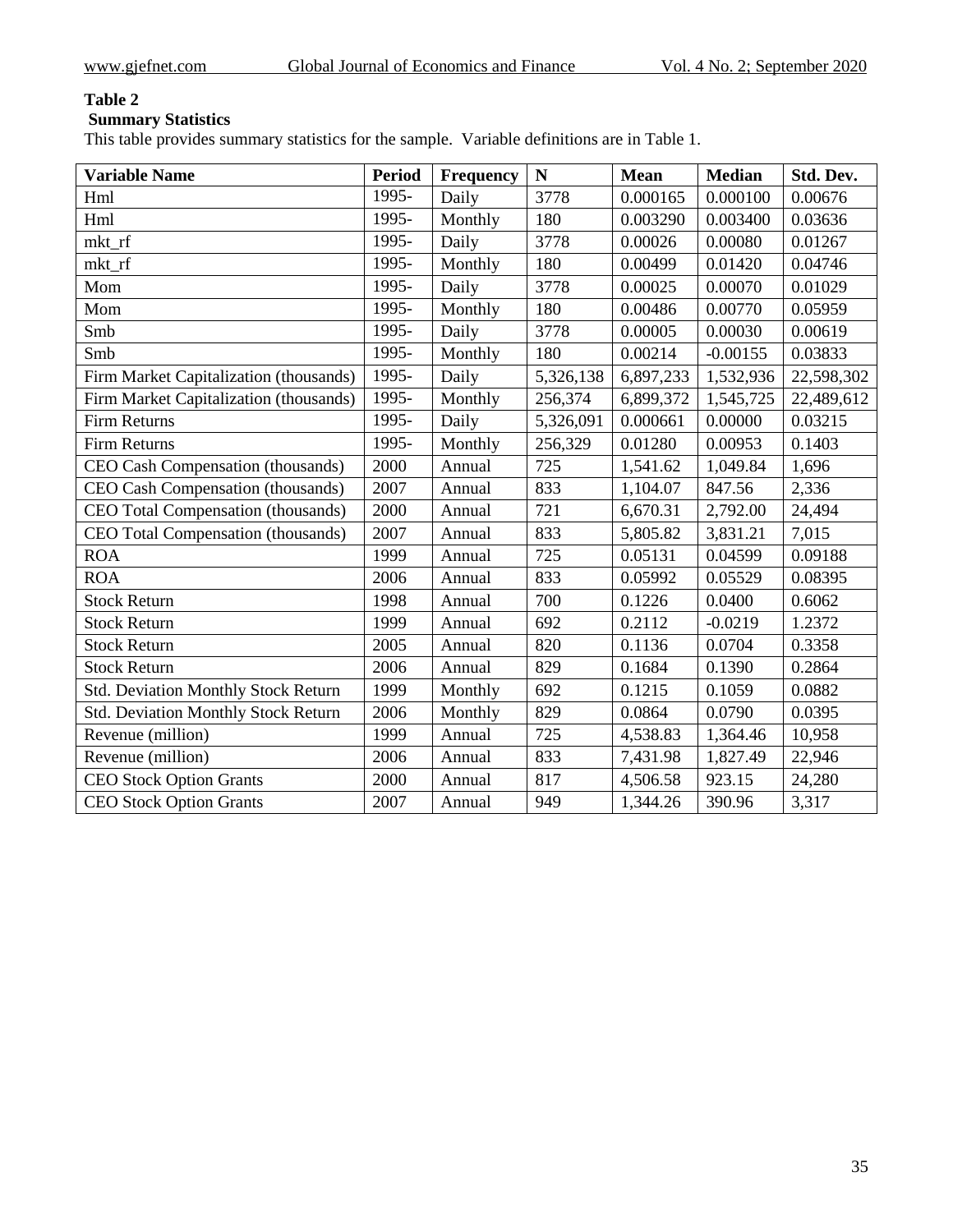#### **Compensation Regressions for 2000 and 2007**

This table provides the results of compensation regressions in the year prior to two recent recessions. The independent variables are: *ROAt-1,* the return on assets for the prior year (net income divided by total assets); *rett,* the annual stock return for the prior year: *rett-2,* the annual stock return from two years prior; *Revt-1,*  the firm's sales from the prior year; *std\_rett-1,* the standard deviation of monthly stock returns based on the prior four years; and, *Ind\_Codet-1,* the firm's Fama French industry code from a portfolio of 48 industries (categorical variable; Fvalue is reported). Column (1) regression is for year 2000 with cash compensation (salary + bonus) as the dependent variable. Column (2) regression for year 2000 with total compensation as the dependent variable. Column (3) regression for year 2007 with cash compensation (salary + bonus) as the dependent variable. Column (4) regression for year 2007 with total compensation as the dependent variable. *t*-statistics appear below parameter estimates in parenthesis. Statistical significance at the 1%, 5%, and 10% levels are indicated by \*\*\*, \*\*, and \*, respectively.

F-value is reported for the categorical Fama French 48 Industry Code variable.

|                     |                       | <b>Parameter Estimates</b> |                   |       |                       |            |                   |        |
|---------------------|-----------------------|----------------------------|-------------------|-------|-----------------------|------------|-------------------|--------|
|                     | (1)                   |                            | (2)               |       | (3)                   |            | (4)               |        |
| <b>Variable</b>     | Year                  | 2000                       | Year              | 2000  | Year                  | 2007       | Year              | 2007   |
|                     | <b>Salary + Bonus</b> |                            | <b>Total Comp</b> |       | <b>Salary + Bonus</b> |            | <b>Total Comp</b> |        |
| $b_0$               | 8.444                 | ***                        | 6.605             | ***   | 9.700                 | ***        | 5.502             | $***$  |
|                     | (8.25)                |                            | (5.93)            |       | (12.07)               |            | (5.02)            |        |
| $Ln(I+ROAt-1)$      | $-0.256$              |                            | $-0.403$          |       | 0.108                 |            | $-0.369$          |        |
|                     | $(-0.91)$             |                            | $(-1.32)$         |       | (0.56)                |            | $(-1.40)$         |        |
| $Ln(1+ret_{t-1})$   | 0.168                 | $\ast\ast$                 | 0.437             | $***$ | 0.088                 |            | 0.264             | $\ast$ |
|                     | (2.24)                |                            | (5.38)            |       | (0.81)                |            | (1.78)            |        |
| $Ln(1 + ret_{t-2})$ | $-0.101$              |                            | 0.233             | ***   | $-0.106$              |            | 0.143             |        |
|                     | $(-1.24)$             |                            | (2.62)            |       | $(-1.17)$             |            | (1.16)            |        |
| $Ln(Revt-1)$        | 0.305                 | ***                        | 0.463             | $***$ | 0.187                 | $***$      | 0.447             | ***    |
|                     | (11.64)               |                            | (16.28)           |       | (10.13)               |            | (17.80)           |        |
| $Ln(std_re_t_t)$    | $-0.278$              |                            | 0.027             |       | $-0.037$              |            | 0.560             |        |
|                     | $(-0.68)$             |                            | (0.06)            |       | $(-0.05)$             |            | (0.53)            |        |
| $Ind\_Code_{t-1}$   | 2.13                  | ***                        | 3.14              | $***$ | 1.53                  | $\ast\ast$ | 1.92              | ***    |
| <b>Observations</b> | 685                   |                            | 686               |       | 813                   |            | 818               |        |
| $R^2$               | 0.29                  |                            | 0.44              |       | 0.22                  |            | 0.38              |        |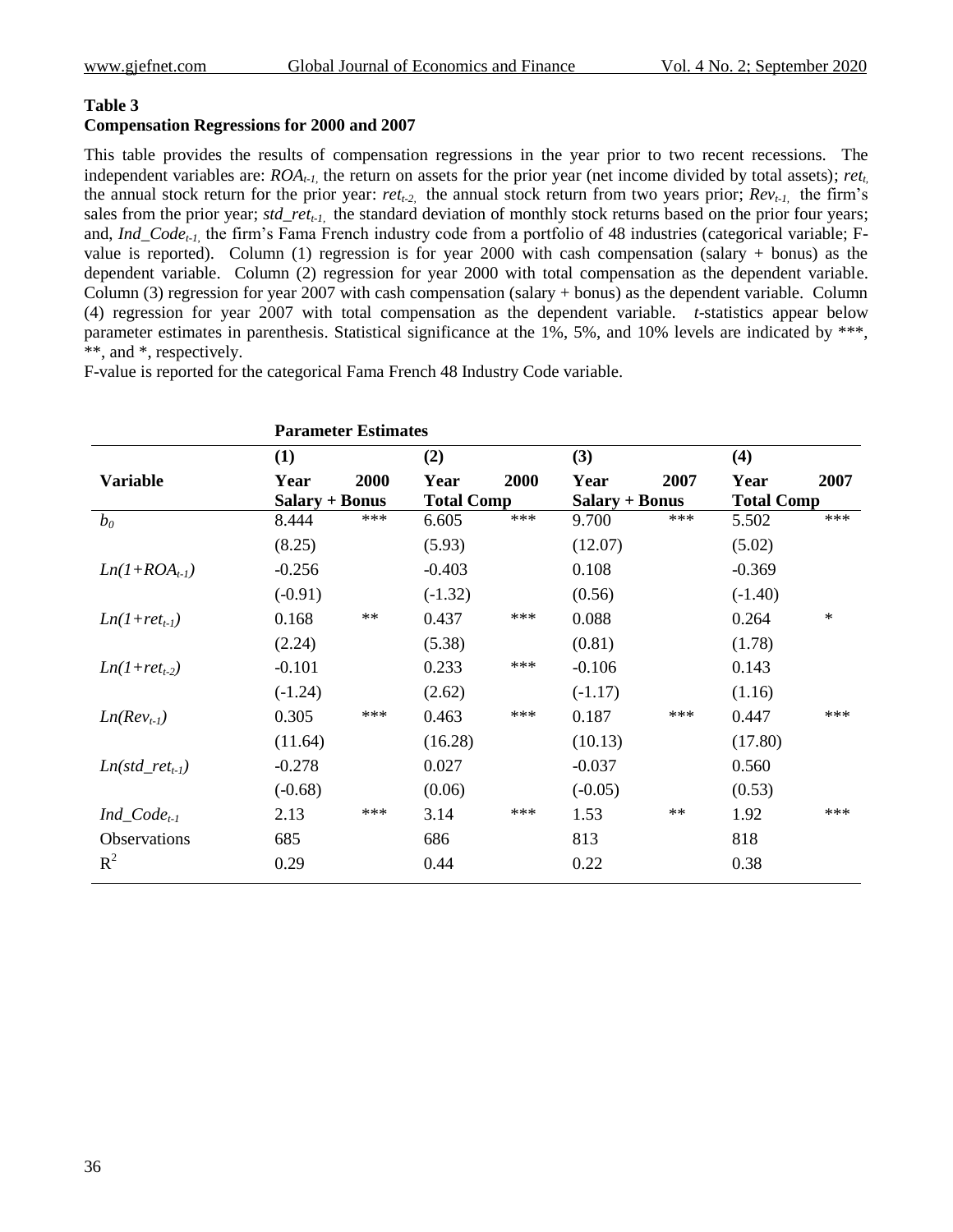#### **Abnormal Return for Long Bottom Decile of Excess Compensation and Short Top Decile for 2001 Recession**

This table provides abnormal daily returns from the Carhart (1997) four factor model for long-short portfolios.  $\alpha$ represents the daily abnormal return for the portfolio trading strategy. Column (1) returns are based on valueweighted portfolios based on shorting firms in the highest decile of excess CEO compensation and going long the lowest decile of excess compensation for compensation regressions based on cash compensation for the recessionary period 3/2001-11/2001. Column (2) returns are based on equal-weighted portfolios for the same period. Column (3) returns are based on value-weighted portfolios based on shorting firms in the highest decile of excess CEO compensation and going long the lowest decile of excess compensation for compensation regressions based on total compensation for the recessionary period 3/2001-11/2001. Column (4) returns are based on equalweighted portfolios for the same period. *t*-statistics appear below parameter estimates in parenthesis. Statistical significance at the 1%, 5%, and 10% levels are indicated by \*\*\*, \*\*, and \*

|                     | <b>Parameter Estimates</b> |                       |                                     |                       |  |
|---------------------|----------------------------|-----------------------|-------------------------------------|-----------------------|--|
|                     | (1)                        | (2)                   | (3)                                 | (4)                   |  |
| <b>Variable</b>     | Year 2000 Salary + Bonus   |                       | <b>Year 2000 Total Compensation</b> |                       |  |
|                     | Value-Weighted             | <b>Equal-Weighted</b> | Value-Weighted                      | <b>Equal-Weighted</b> |  |
| $\alpha$            | 0.000404                   | $\ast$<br>0.000801    | 0.00036                             | **<br>0.00102         |  |
|                     | (0.70)                     | (1.75)                | (0.38)                              | (2.06)                |  |
| mkt - rf            | $***$<br>$-0.26484$        | $-0.07713$            | ***<br>$-0.43435$                   | $\ast$<br>$-0.12439$  |  |
|                     | $(-3.24)$                  | $(-1.15)$             | $(-3.45)$                           | $(-1.65)$             |  |
| Smb                 | $***$<br>0.30469           | $\ast$<br>0.16593     | $-0.21505$                          | ***<br>0.42183        |  |
|                     | (3.09)                     | (1.94)                | $(-1.20)$                           | (4.10)                |  |
| Hml                 | 0.17189                    | $-0.00215$            | ∗<br>$-0.44666$                     | $**$<br>0.30963       |  |
|                     | (1.21)                     | $(-0.02)$             | $(-1.81)$                           | (2.11)                |  |
| Mom                 | 0.0699                     | ***<br>0.2405         | $-0.01173$                          | 0.05450               |  |
|                     | (0.72)                     | (3.46)                | $(-0.09)$                           | (0.73)                |  |
|                     |                            |                       |                                     |                       |  |
| <b>Observations</b> | 188                        | 188                   | 188                                 | 188                   |  |
| $R^2$               | 0.38                       | 0.35                  | 0.10                                | 0.37                  |  |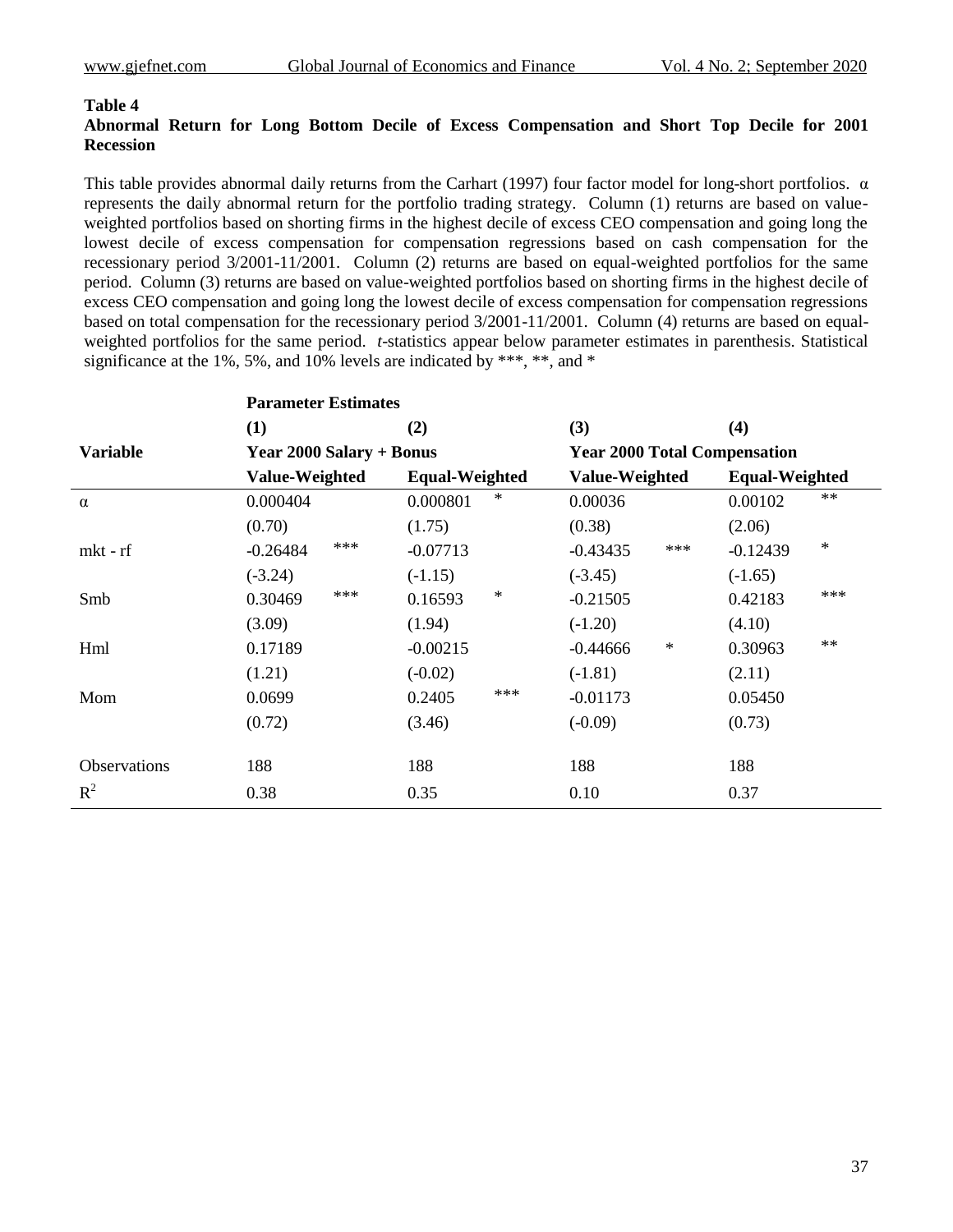#### **Abnormal Return for Long Bottom Decile of Excess Compensation and Short Top Decile for 2001 Recession and Post-Recession**

This table provides abnormal daily returns from the Carhart (1997) four factor model for long-short portfolios.  $\alpha$ represents the daily abnormal return for the portfolio trading strategy. Column (1) returns are based on valueweighted portfolios based on shorting firms in the highest decile of excess CEO compensation and going long the lowest decile of excess compensation for compensation regressions based on cash compensation for the recessionary period 3/2001-11/2002. Column (2) returns are based on equal-weighted portfolios for the same period. Column (3) returns are based on value-weighted portfolios based on shorting firms in the highest decile of excess CEO compensation and going long the lowest decile of excess compensation for compensation regressions based on total compensation for the recessionary period 3/2001-11/2002. Column (4) returns are based on equalweighted portfolios for the same period. *t*-statistics appear below parameter estimates in parenthesis. Statistical significance at the 1%, 5%, and 10% levels are indicated by \*\*\*, \*\*, and \*

|                 | <b>Parameter Estimates</b> |                       |                                     |                       |  |
|-----------------|----------------------------|-----------------------|-------------------------------------|-----------------------|--|
|                 | (1)                        | (2)                   | (3)                                 | (4)                   |  |
| <b>Variable</b> | Year 2000 Salary + Bonus   |                       | <b>Year 2000 Total Compensation</b> |                       |  |
|                 | Value-Weighted             | <b>Equal-Weighted</b> | Value-Weighted                      | <b>Equal-Weighted</b> |  |
| $\alpha$        | 0.000356                   | ∗<br>0.000479         | 0.00314                             | $**$<br>0.000609      |  |
|                 | (0.93)                     | (1.66)                | (0.52)                              | (2.15)                |  |
| mkt - rf        | ***<br>$-0.13737$          | $-0.0449$             | ***<br>$-32755$                     | $-0.04198$            |  |
|                 | $(-2.87)$                  | $(-1.16)$             | $(-4.40)$                           | $(-1.15)$             |  |
| smb             | ***<br>0.37645             | ***<br>0.16649        | 0.07723                             | ***<br>0.36519        |  |
|                 | (5.66)                     | (2.95)                | (0.73)                              | (6.27)                |  |
| hml             | ***<br>0.29363             | $**$<br>0.0730        | ***<br>$-0.31862$                   | ***<br>0.29427        |  |
|                 | (3.40)                     | (2.48)                | $(-2.64)$                           | (4.31)                |  |
| mom             | ***<br>0.20942             | ***<br>0.1921         | 0.05510                             | ***<br>0.14673        |  |
|                 | (3.47)                     | (4.68)                | (0.66)                              | (3.46)                |  |
|                 |                            |                       |                                     |                       |  |
| Observations    | 439                        | 439                   | 439                                 | 439                   |  |
| $R^2$           | 0.42                       | 0.33                  | 0.12                                | 0.39                  |  |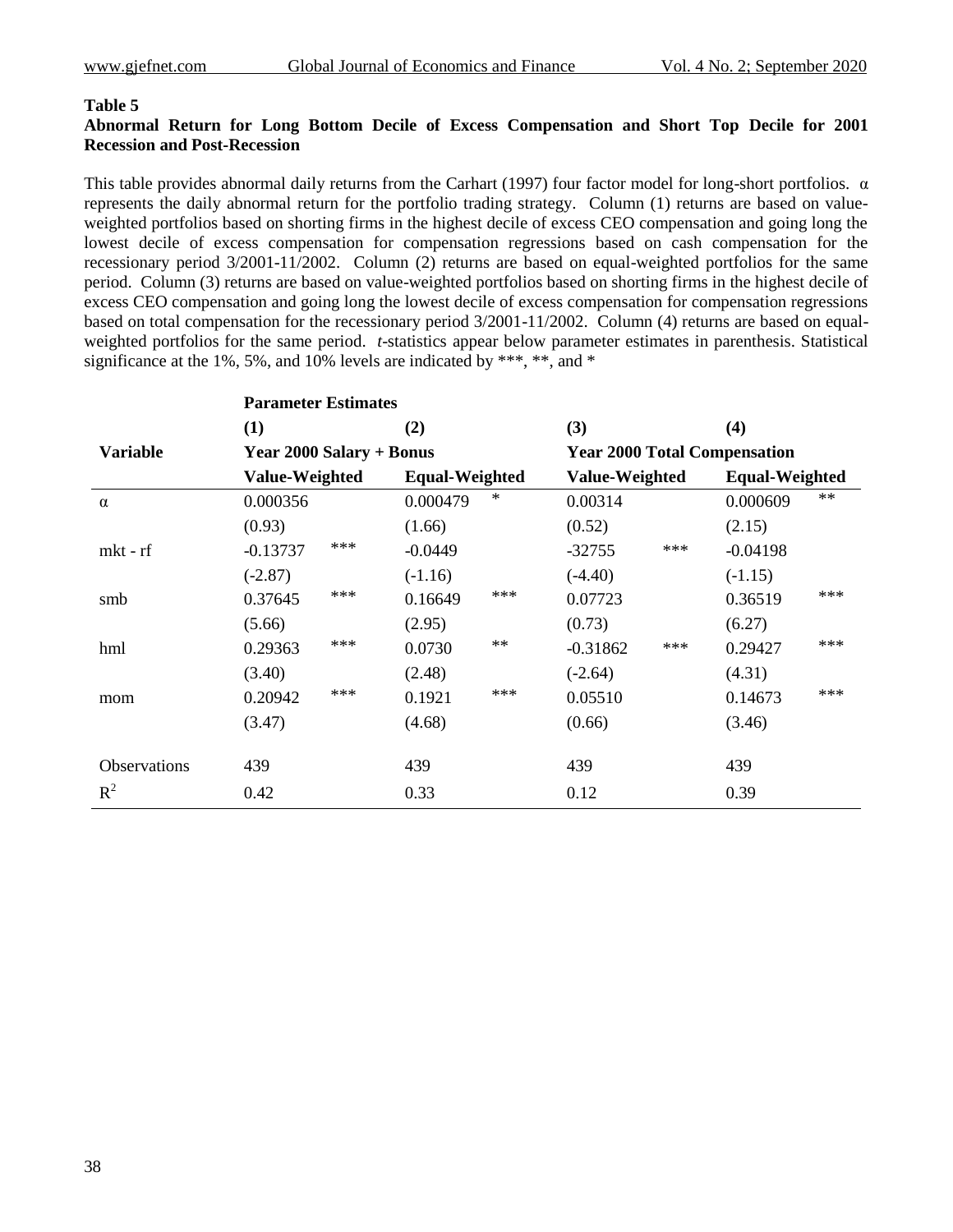#### **Abnormal Return for Long Bottom Decile of Excess Compensation and Short Top Decile for 2007-2009 Recession**

This table provides abnormal daily returns from the Carhart (1997) four factor model for long-short portfolios. α represents the daily abnormal return for the portfolio trading strategy. Column (1) returns are based on valueweighted portfolios based on shorting firms in the highest decile of excess CEO compensation and going long the lowest decile of excess compensation for compensation regressions based on cash compensation for the recessionary period 12/2007-6/2009. Column (2) returns are based on equal-weighted portfolios for the same period. Column (3) returns are based on value-weighted portfolios based on shorting firms in the highest decile of excess CEO compensation and going long the lowest decile of excess compensation for compensation regressions based on total compensation for the recessionary period 12/2007-6/2009. Column (4) returns are based on equal-weighted portfolios for the same period. *t*-statistics appear below parameter estimates in parenthesis. Statistical significance at the 1%, 5%, and 10% levels are indicated by \*\*\*, \*\*, and \*

|                     | <b>Parameter Estimates</b> |                       |                                     |                       |  |
|---------------------|----------------------------|-----------------------|-------------------------------------|-----------------------|--|
|                     | (1)                        | (2)                   | (3)                                 | (4)                   |  |
| <b>Variable</b>     | Year 2007 Salary + Bonus   |                       | <b>Year 2007 Total Compensation</b> |                       |  |
|                     | Value-Weighted             | <b>Equal-Weighted</b> | Value-Weighted                      | <b>Equal-Weighted</b> |  |
| $\alpha$            | 0.00039                    | 0.000114              | 0.000041                            | $-0.00029$            |  |
|                     | (0.82)                     | (0.34)                | (0.12)                              | $(-0.86)$             |  |
| $mkt - rf$          | $***$<br>0.25146           | $***$<br>0.10942      | 0.02502                             | ***<br>$-0.10056$     |  |
|                     | (4.17)                     | (4.19)                | (0.66)                              | $(-3.80)$             |  |
| smb                 | ***<br>$-0.22755$          | ***<br>0.26620        | $-0.10385$                          | ***<br>0.37292        |  |
|                     | $(-2.61)$                  | (4.96)                | $(-1.54)$                           | (8.82)                |  |
| hml                 | ***<br>$-0.36813$          | ***<br>0.26981        | ***<br>$-0.22177$                   | ***<br>0.15789        |  |
|                     | $(-3.59)$                  | (4.47)                | $(-3.18)$                           | (2.97)                |  |
| mom                 | $**$<br>0.11332            | ***<br>0.10815        | ***<br>0.11445                      | 0.03241               |  |
|                     | (2.49)                     | (3.32)                | (3.29)                              | (0.98)                |  |
|                     |                            |                       |                                     |                       |  |
| <b>Observations</b> | 397                        | 397                   | 397                                 | 397                   |  |
| $R^2$               | 0.28                       | 0.23                  | 0.22                                | 0.28                  |  |